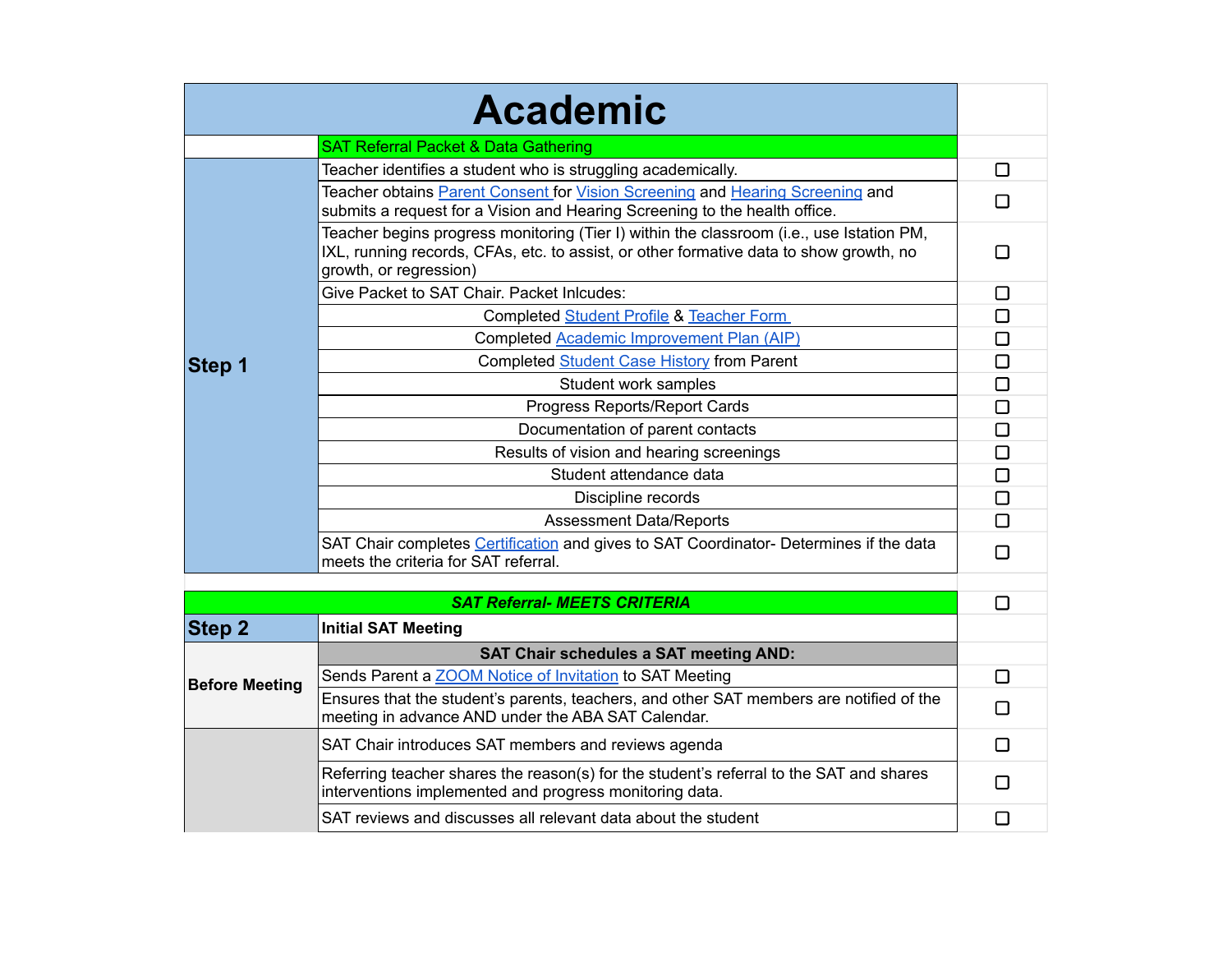| <b>Academic</b>       |                                                                                                                                                                                                                                                                                                                                  |        |
|-----------------------|----------------------------------------------------------------------------------------------------------------------------------------------------------------------------------------------------------------------------------------------------------------------------------------------------------------------------------|--------|
| <b>At Meeting</b>     | SAT develops one or more hypotheses about why the student is not making expected<br>progress                                                                                                                                                                                                                                     | □      |
|                       | SAT makes one of the following decisions:                                                                                                                                                                                                                                                                                        |        |
|                       | The existing data are insufficient for complete determination. The referring teacher must<br>provide additional information. Return to Step 1                                                                                                                                                                                    | □      |
|                       | Interventions are Effective: The student appears to need no new interventions, and no<br>SAT intervention plan is necessary. Interventions remain in place, discontinued, or<br>phased out with a follow-up planned. The student remains in general education and<br>continues in MLSS with the appropriate layer(s) of support. | □      |
|                       | Interventions are Not Effective: The student's challenges suggest an <b>SAT</b> Intervention<br>Plan. The SAT gathers more information as needed.                                                                                                                                                                                | $\Box$ |
|                       | SAT Chair completes an <i>Initial SAT Meeting Summary</i> .                                                                                                                                                                                                                                                                      | $\Box$ |
|                       |                                                                                                                                                                                                                                                                                                                                  |        |
|                       | <b>Implement &amp; Monitor Interventions</b>                                                                                                                                                                                                                                                                                     |        |
| <b>Step 3</b>         | Student's progress be monitored and graphed every two weeks to determine if the<br>student is meeting goals. *SAT Chair is responsible for following up on the SAT<br>intervention plan                                                                                                                                          | □      |
|                       | SAT Chair requests Student Observation- Student Observation Form from Y.Barnwell                                                                                                                                                                                                                                                 | □      |
| Step 4                | Follow-Up SAT Meeting (after 6 weeks of interventions)- Determine the effectiveness of<br>the intervention plan                                                                                                                                                                                                                  |        |
|                       | <b>SAT Chair schedules a SAT meeting AND:</b>                                                                                                                                                                                                                                                                                    |        |
| <b>Before Meeting</b> | Sends Parent a <b>ZOOM</b> Notice of Invitation to SAT Meeting                                                                                                                                                                                                                                                                   | $\Box$ |
|                       | Ensures that the student's parents, teachers, and other SAT members are notified of the<br>meeting in advance AND under the ABA SAT Calendar.                                                                                                                                                                                    | $\Box$ |
|                       | SAT Chair introduces SAT members and reviews agenda.                                                                                                                                                                                                                                                                             | $\Box$ |
|                       | Referring teacher shares progress from interventions implemented as well as progress<br>monitoring data.                                                                                                                                                                                                                         | $\Box$ |
|                       | SAT makes one of the following decisions:                                                                                                                                                                                                                                                                                        |        |
|                       | Interventions are Effective: The student appears to need no new interventions, and no<br>SAT intervention plan is necessary. Interventions remain in place, discontinued, or<br>phased out with a follow-up planned. The student remains in general education and<br>continues in MLSS with the appropriate layer(s) of support. | $\Box$ |